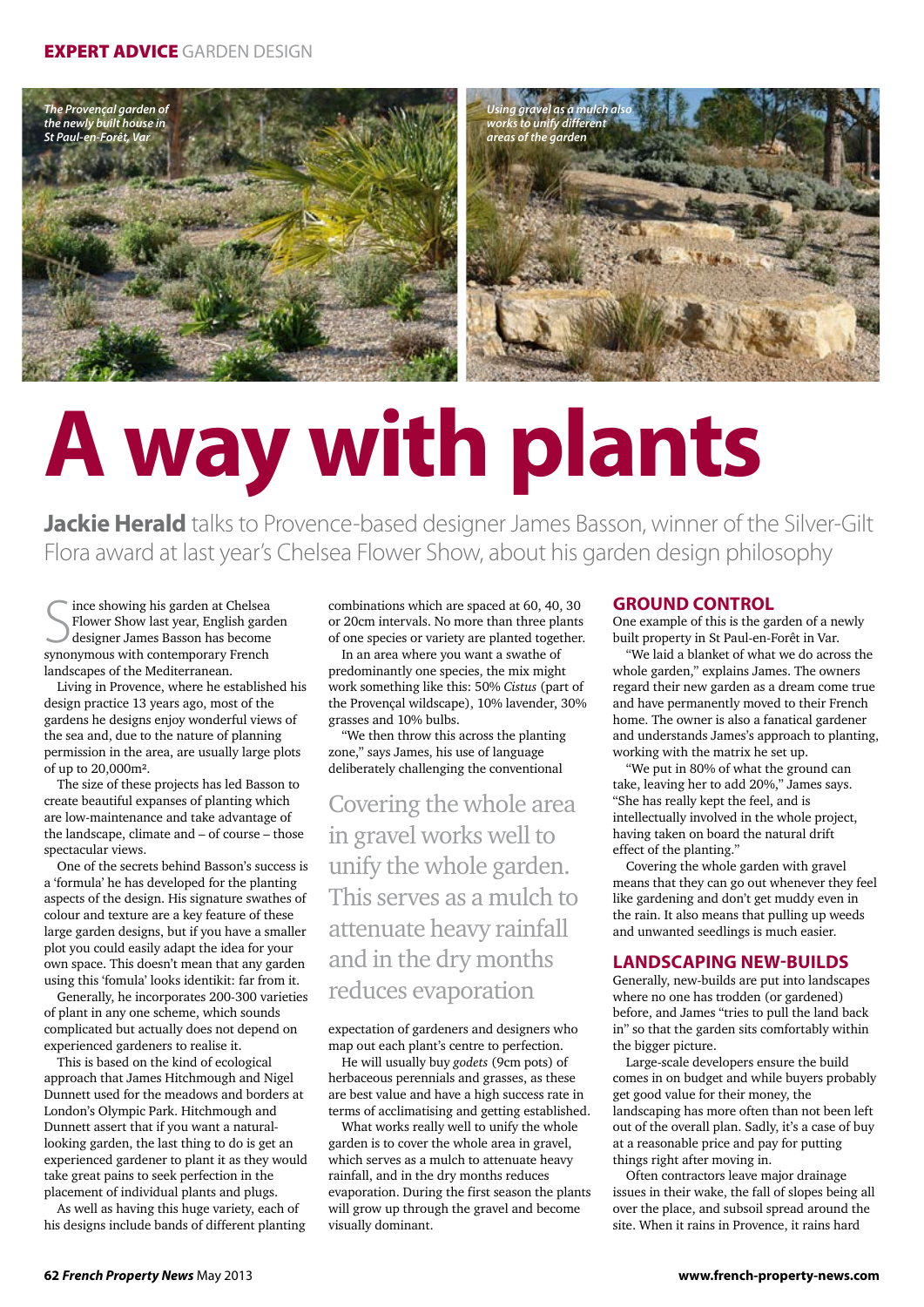*A swimmer's view of the planting and seascape beyond in an attractive garden in Villefranche*

and after the dry summer spell the runoff is immense. This is a common issue that gardeners in this region have to address in their landscaping solutions. The answer is to stabilise the land with plants.

If there's a pool, James aims to tie it in with both house and garden. If you want to meet health and safety standards in your garden, there are two main options. You can either cover the pool – though this means having the eyesore of a huge sheet of plastic when the pool's not in use – or put 1,100mm-high fencing around the pool area, fitting it as discreetly as possible. Remember that when you're swimming you are submerged in the garden, with a fresh perspective on your surroundings, looking up and out at the view.

*Arbutus* is often planted small for clusters of

texture. Another Provençal native is the blackthorn which is great for encouraging wildlife and acting as a windbreak for those times when the *Mistral* wind comes. For structural planting, to create focal points and screening from the wind or sun, native trees such as mulberry and olive also work well. **basil -** *le basilic*

As far as possible James uses local materials. He rarely uses timber in his schemes, but on the few occasions when he does, he specifies larch (*le mélèze*) which is locally grown, and is naturally resistant to the weather.

Natural stone is always locally sourced and can be used in either gravel or natural forms for paths, mulch and traditional French drystone walling. For a contemporary look,

## **LES HERBES DE PROVENCE A bundle of herbs native to the**

**area: they're easy to grow, delicious in stews and look beautiful in the garden rosemary -** *le romarin* **savory -** *la sarriette* **thyme -** *le thym* **oregano -** *l'origan (m)* **marjoram -** *la marjolaine*

cut stone can be a successful alternative although this may need to be sourced from further afield, thus lessening its green credentials.

"Sadly, I don't always convince customers to my way of thinking," remarks James. In environmental terms he's right to try and draw clients away from the English desire for a mown lawn with herbaceous borders and some specimen shrubs and trees.

People often have the idea that a holiday home must have lots of flashy flowers, big *Agapanthus* plants and a large pool and terrace. In actual fact, these bright colours are not natural in the subdued vegetation of high summer in southern France.

### **ROOTED IN HISTORY**

Contrasting with the new-builds of Provence is this old property in Saint-Victor-des-Oules. The architecture feels very strong as the size of the façade of the building almost equals the size of the garden itself. The owners use the place for their summer holidays to soak up the sunshine near Avignon surrounded by lovely rolling hills.

"The original garden must have been delightful," says James, "but it had completely crumbled away. In order to do the necessary renovation work on the property, the building contractors had to unravel the history that had taken root, taking care not to damage the ancient mulberry trees

located close to the house."

Those trees had been part of the site's history, as they fed the silkworms that were reared and tended in the top loft.

James set about capturing something of the powerful history of the place within the constraints of the new garden – which needed to include a pool and a lawn. He came up with a zig-zag of walls that have radically changed the sense of movement in the garden, and broken up the previous arrangement of a driveway taking you straight to the kitchen door. The planting is very diverse and a dripper pipe system was installed as a temporary measure to establish the plants.